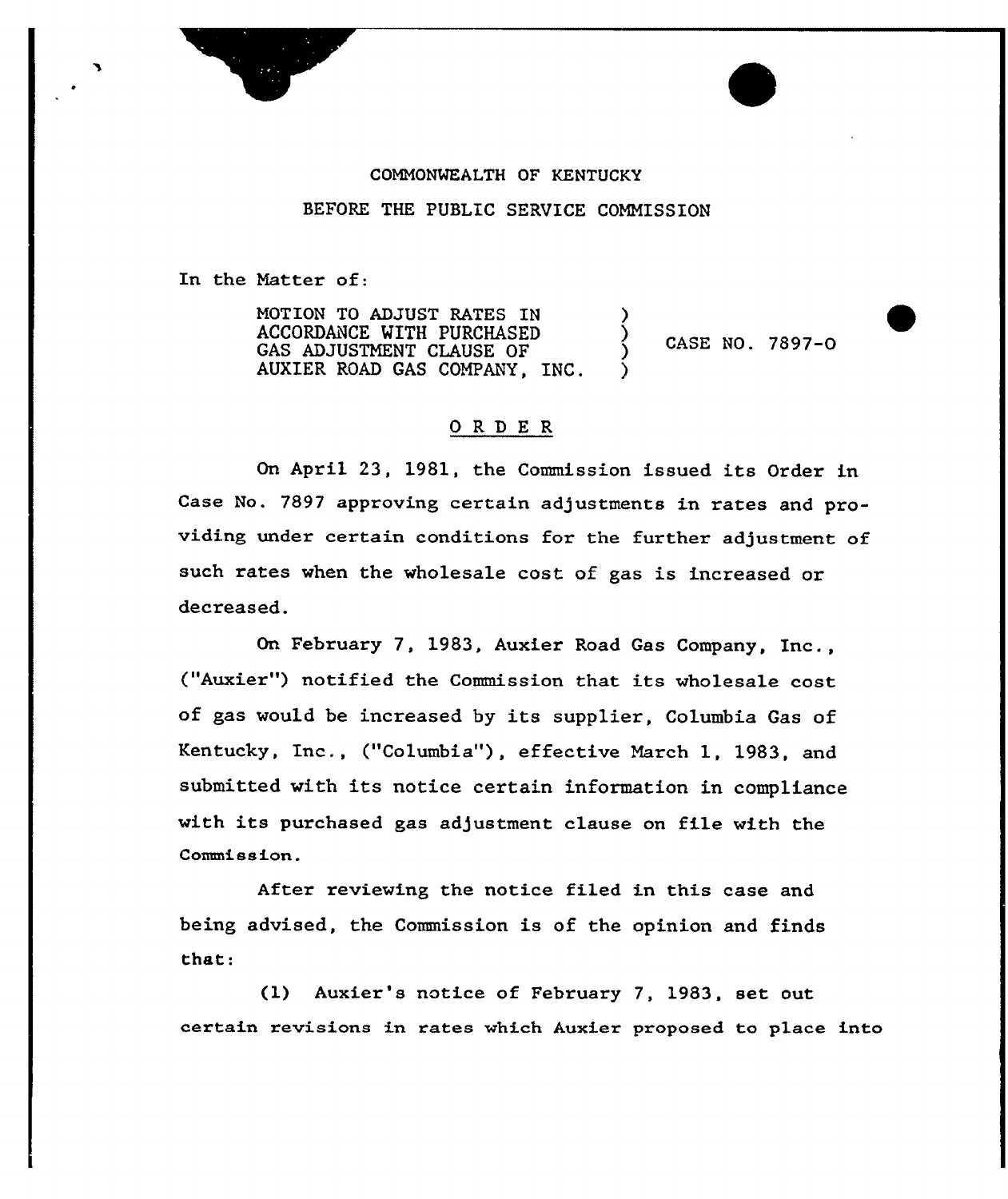

effect, said rates being designed to pass on the wholesale increase in price from its supplier in the amount of \$15,723 or 22.8 cents per Mcf.

(2) Auxier's adjustment in rates under the purchased gas adjustment clause approved by the Commission in its Order in Case No. 7897 dated April 23, 1981, is fair, just and reasonable and in the public interest, and should be approved effective with gas supplied on and after March 1, 1983.

IT IS THEREFORE ORDERED that said purchased gas adjustment sought by Auxier and adjusted as aforesaid be and it hereby is approved effective with gas supplied on and after March 1, 1983.

IT IS FURTHER ORDERED that for the purpose of the future application of the purchased gas adjustment clause of Auxier the base rate for purchased gas shall be:

#### Commodity

\$6.016 per Mcf

Columbia Gas of Kentucky, Inc.

IT ES FURTHER ORDERED that within 30 days after the date the increased cost of wholesale gas becomes effective, Auxier shall file with this Commission its revised tariff sheets setting out the rates approved herein.

Done at Frankfort, Kentucky, this 4th day of March, 1983.

PUBLIC SERVICE COMMISSION  $\mathcal{L}_{\mathcal{L}}$ a i Ymai

Vide Chairman J

ATTEST:

Secretary